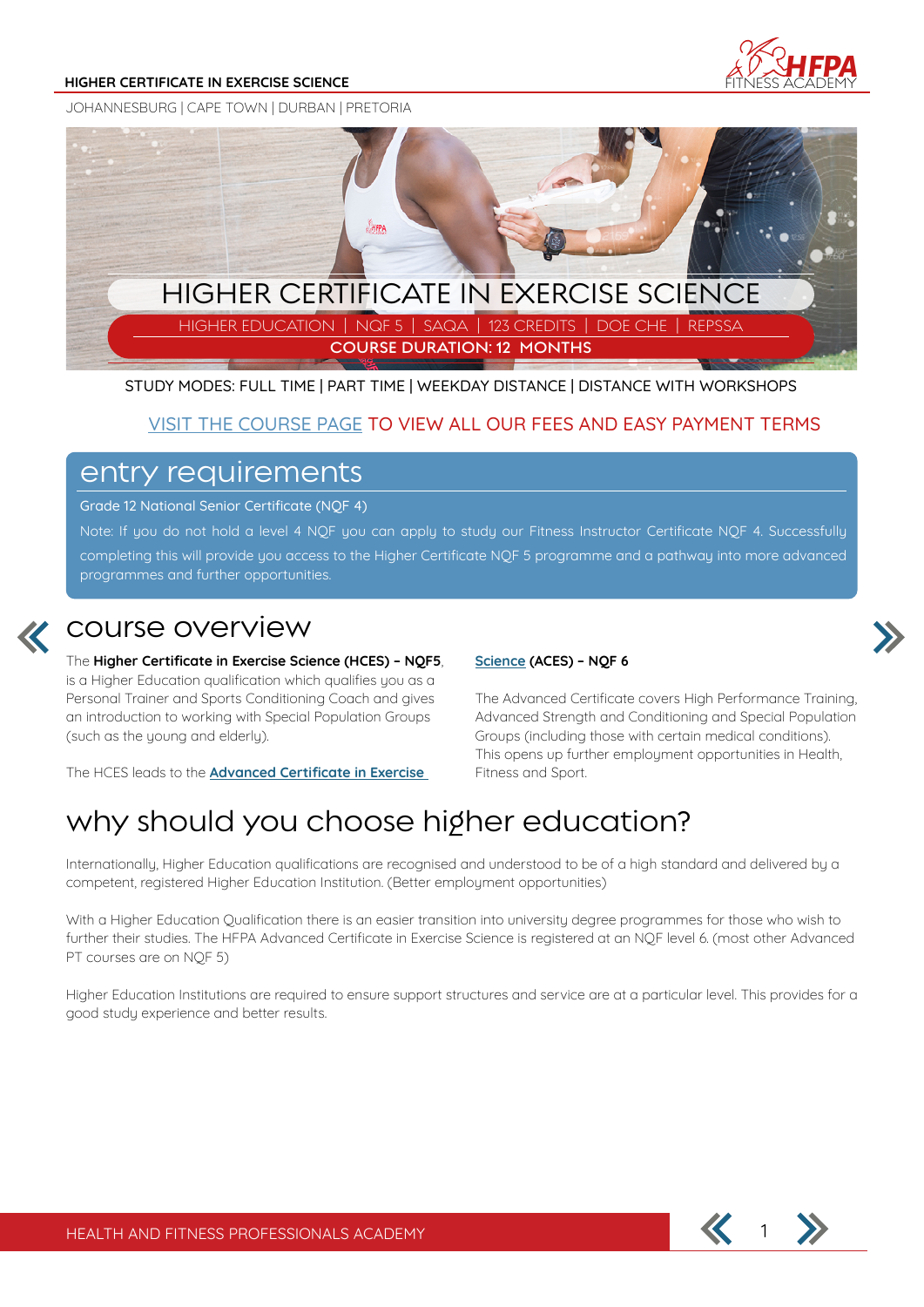# subjects & modules

### **ANATOMY & PHYSIOLOGY**

| The Skeletal and Muscular System<br>$\left( 1\right)$      | $\left( 4 \right)$      | <b>Energy Systems</b>              |
|------------------------------------------------------------|-------------------------|------------------------------------|
| $\left( 2\right)$<br><b>Joints</b>                         | $\left[ 5 \right]$      | The Neural System                  |
| The Respiratory and Cardiovascular systems<br>$\mathbf{3}$ | $\frac{6}{3}$           | Levers                             |
| <b>ASSESSMENT AND PROGRAMMING</b>                          |                         | <b>EXERCISE PSYCHOLOGY</b>         |
| <b>Screening &amp; Testing</b><br>0                        | $\left( 1\right)$       | Communication                      |
| Flexibility<br>$\left( 2\right)$                           | $\overline{\mathbf{2}}$ | PA and Psychological Well-Being    |
| Muscle Strength, Endurance and Power<br>$\left( 3\right)$  | 6                       | <b>Stress Management</b>           |
| $\left(4\right)$<br>Periodisation and Programming          | $\left( 4\right)$       | Performance Psychology of Athletes |
| <b>ENTREPRENEURSHIP</b>                                    |                         | <b>SAFETY AND RISK MANAGEMENT</b>  |
| South African Entrepreneurs<br>Œ                           | $\blacksquare$          | <b>Legal Issues</b>                |
| $\left[ 2 \right]$<br>Entrepreneurship vs. Management      |                         | <b>Insurance Requirements</b>      |
| Management skills<br>$\mathbf{3}$                          | $\mathbf{3}$            | The Fitness Indusry                |
| How to compile a business plan<br>$\left( 4\right)$        | $\left( 4 \right)$      | Safety                             |
| NUTRITION AND WEIGHT MANAGEMENT                            |                         | <b>PRACTICAL MANUAL</b>            |
| <b>Digestion</b><br>Œ                                      | Œ                       | Equipment                          |
| Food groups                                                |                         | Flexibility                        |
|                                                            |                         |                                    |
| Supplements<br>$\left( 3\right)$                           | $\overline{\mathbf{3}}$ | Resistance                         |

Comprehensive, hands-on, practical tuition offered nationally from HFPA campuses and support centres.

Practical Training is also catered for on the HFPA Online Learning Platform

# accreditation

- SAQA Registered Full Qualification
- NQF level 5 on the National Qualifications Framework.
- Registered by the Department of Education (DOE) and accredited by the Higher Education Quality Controls & Training Committee (HEQCTO) and the Council for Higher Education (CHE)
- Recognised and registered with REPSSA (Register of Exercise Professionals South Africa). REPSSA is part of ICREPS (International Confederation of Registers for Exercise Professionals)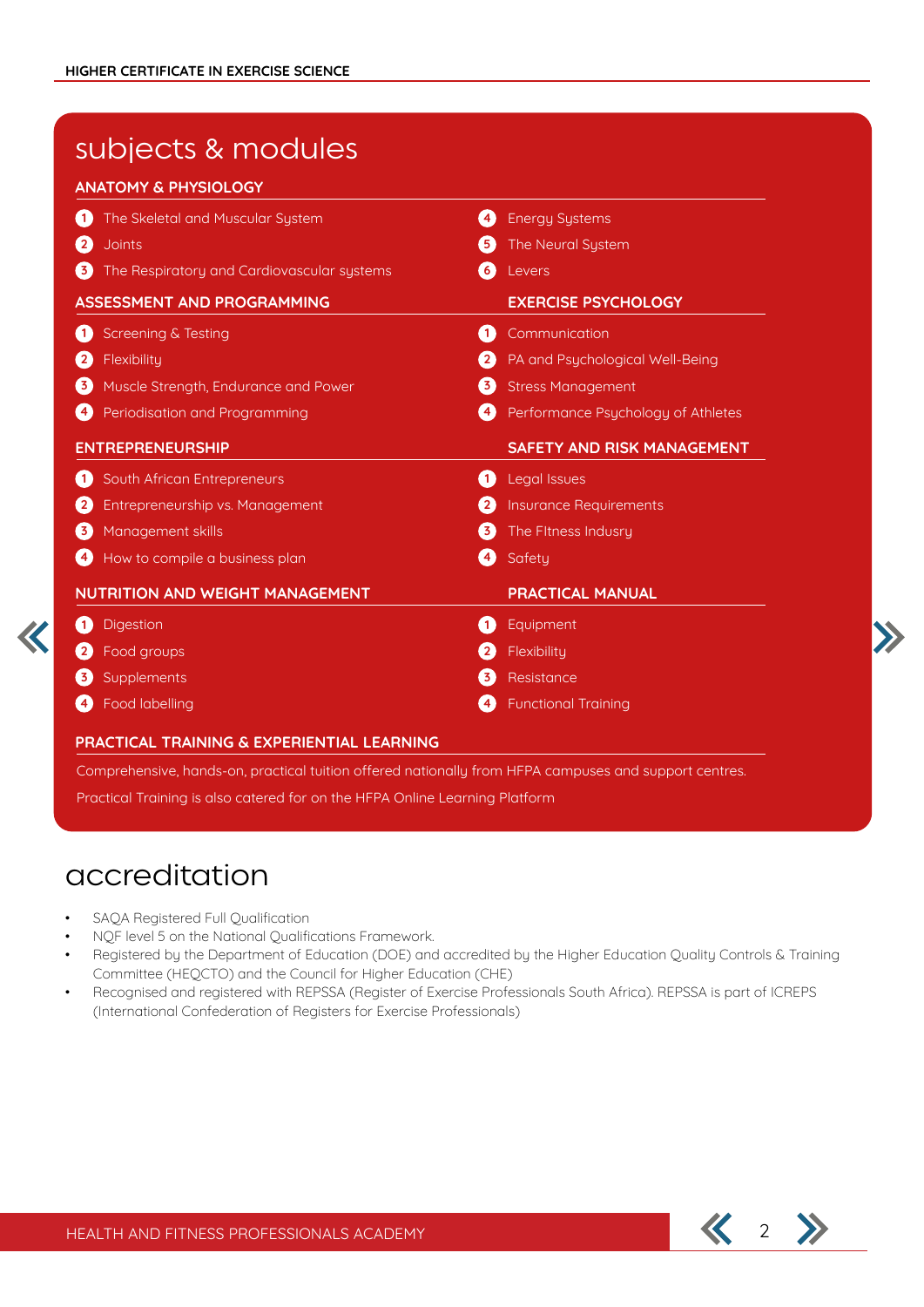### campuses/study modes Course resources

| <b>FULL TIME</b>        | Johannesburg, Cape Town         |
|-------------------------|---------------------------------|
| <b>PART TIME</b>        | Johannesburg, Cape Town         |
| <b>WEEKDAY DISTANCE</b> | Pretoria, Cape Town, Durban     |
| <b>DISTANCE</b>         | Johannesburg, Cape Town, Durban |
|                         |                                 |
|                         |                                 |

- Hard Copy Manuals
- Online E-Books
- Study Guides
- HFPA Online Learning Platform
- Online Tutors
- Fitness Assessment Equipment available for sale from HFPA

# learning outcomes

Successful learners will be able to:

- Design, implement and manage a physical activity programme for apparently healthy individuals, groups or special populations (sufferers from hypertension, obesity, diabetes and orthopaedic conditions) and the elderly, and apply knowledge thereof to appropriately refer specific clients to other health care providers when seen to be necessary
- Screen, assess, monitor and manage health related wellness programmes under indirect supervision
- Promote and provide safe and effective physical activity plans specific to individual participants' requirements
- Provide educated advice on lifestyle changes to improved well-being of relevant clients
- Promote and provide nutritional advice within the scope of healthy eating guidelines
- Apply the relevant legal and managerial skills to promote themselves as small business entrepreneurs within the professional personal fitness training framework
- Further your own knowledge, scope of practice and career opportunities by continuing your professional development through specialisation courses

# learning pathways

- Advanced Certificate in Exercise Science
- National Certficiate in Sports Management
- Advanced Diploma in Nutritional Therapy (UK)

# hfpa online learning platform (olp)

### **All students are given access to our advanced and interactive Online Learning Platform.**

You are never alone when you study online with us! The HFPA OLP has been carefully developed to bring you all the benefits of a traditional classroom setting, facilitating interactive learning through multi-media lessons, videos, quizzes, questionnaires, forums, links, presentations, journals, assignment and exam submissions and more!

You will receive constant communication and feedback from your very own Online Tutor and steadfast support from our dedicated online-support team.

The workshops offered for online+workshops students serve as revision sessions in which you can ask questions, revise key concepts and receive hands-on guidance from our master trainers.